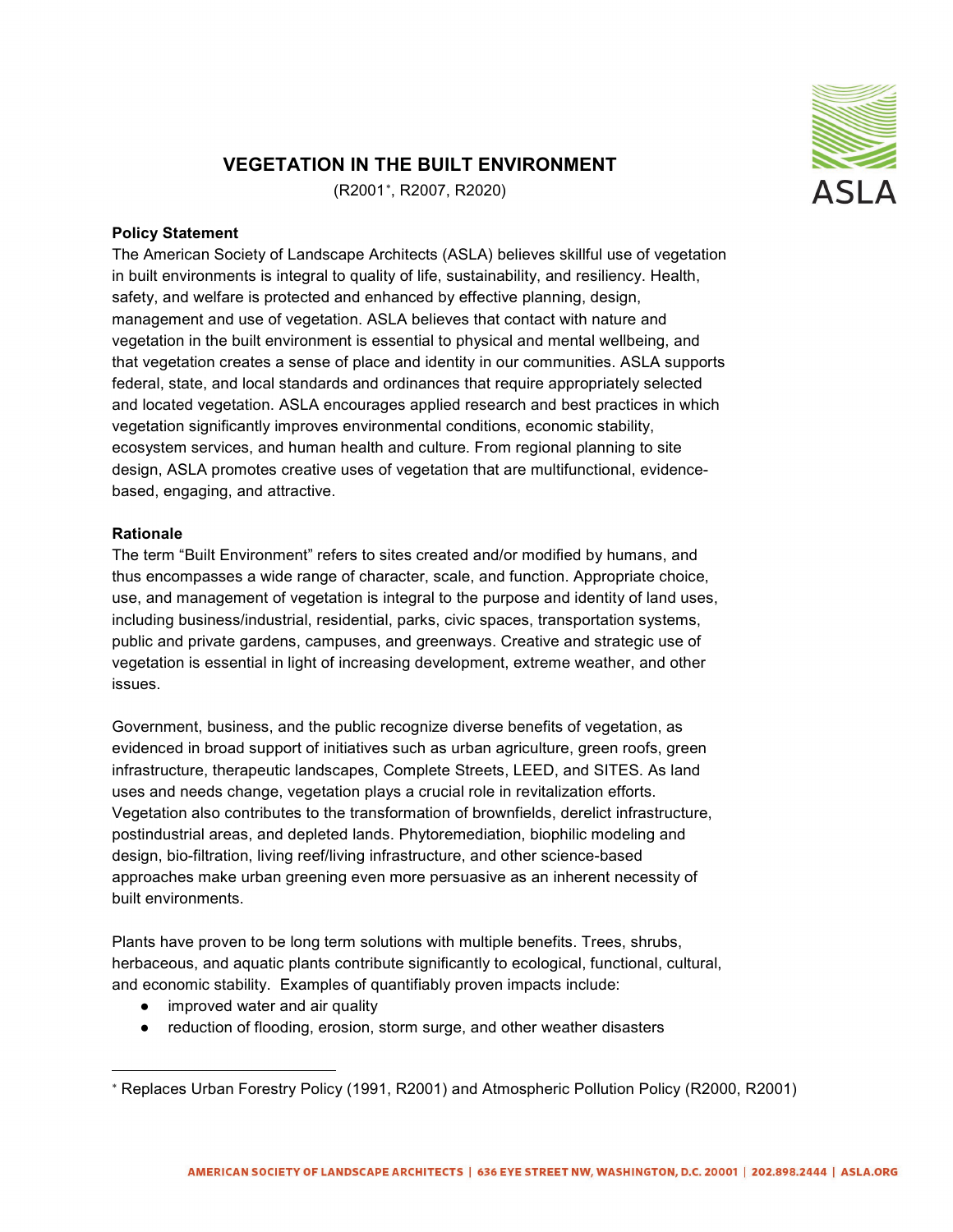- mitigation of climatic problems such as heat islands
- increased property values,
- increased use and comfort in business, tourism, and other activity areas
- habitat for wildlife and pollinators
- carbon sequestration
- increased physical activity and overall well-being
- increased connection with nature

Vegetation is a powerful and highly cost-effective tool for sustainability and resilience on individual sites as well as larger communities and ecosystems. As population and the extent of developed areas expand, the strategic, multi-functional use of vegetation becomes more critical. The United Nations (UN) reported that the world population living in urban areas grew from 30% in 1950 to 55% in 2018. By 2050, the UN projects that 68% will live in urban areas.<sup>[1](#page-1-0)</sup> The physical impact of urbanization is growing faster than the population. Approximately 60% of the urbanized land projected to exist in 2030 will have been built between [2](#page-1-1)000 and 2030.<sup>2</sup> Scientific studies indicate more plants are needed in our built environments. We are currently losing vegetation, especially vital tree cover. In 2018, research showed the United States' metropolitan areas alone are losing [3](#page-1-2)6 million trees per year.<sup>3</sup> Strategic planting at small and large scales mitigates loss of biodiversity as well as protects and even increases ecosystem functions and services as lands convert to agriculture and other development.

Extreme weather, fluctuating rainfall, salt water intrusion, and other factors related to climate change are causing current ecosystems and environmental conditions to change, sometimes dramatically. Long-held concepts, such as "native", "introduced", and "exotic" vegetation are evolving as plant zones shift. Climate change challenges traditional planning, design, and maintenance practices. Natives and important noninvasive plants that are part of our lifestyles and economy may no longer be able to survive in their historic ranges and contexts; different species will move in to fill gaps in the ecosystems or to become invasive. Historic and cultural landscapes, greenways, parks, civic areas and other established landscapes will need skilled, proactive interventions to continue to function and thrive. Ecosystem services critical to the health and sustainability of humans, animals, and other organisms must be maintained. Landscape architects, by their training and expertise, meet these challenges with creativity and innovation.

Vegetation has significance, meaning, and use far beyond physical function. Research from many disciplines indicates that plants have wide-ranging therapeutic benefits physical, mental, social and cognitive. "People of all ages and abilities enjoy higher levels of health and well-being when they have nature nearby… Access to nature has



<span id="page-1-0"></span> <sup>1</sup> https://population.un.org/wup/Publications/Files/WUP2018-Report.pdf

<span id="page-1-1"></span><sup>2</sup> https://www.sciencedirect.com/science/article/pii/S1877343515000433

<span id="page-1-2"></span><sup>3</sup> https://www.fs.fed.us/nrs/pubs/jrnl/2018/nrs\_2018\_nowak\_005.pdf